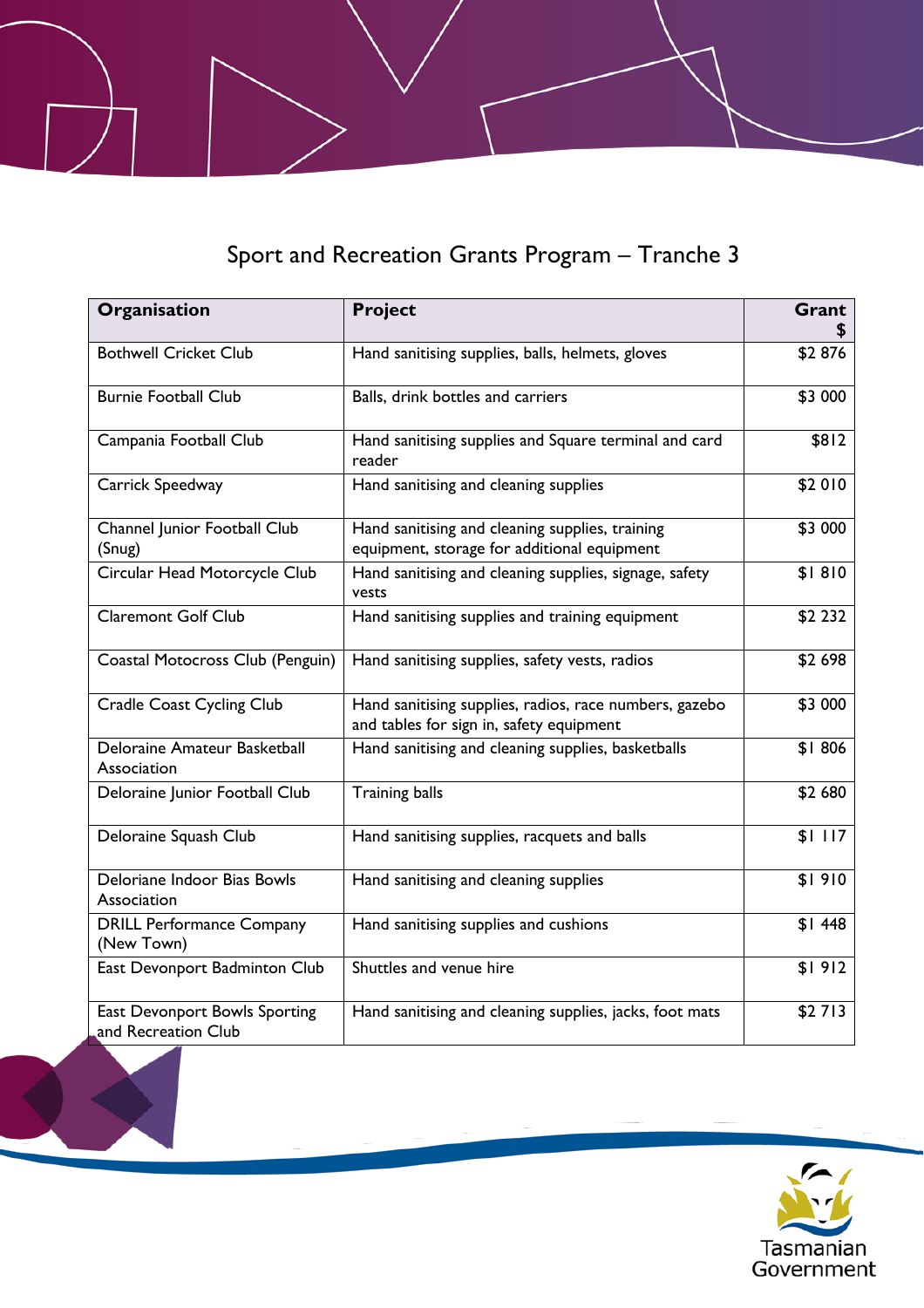| Eastern Shore Jets                                  | Hand sanitising and cleaning supplies, balls, bibs,<br>whistles, signage | $\overline{$}2533$ |
|-----------------------------------------------------|--------------------------------------------------------------------------|--------------------|
| Heritage Sailing Tasmania<br>(Hobart)               | Wet weather jackets                                                      | \$2 649            |
| Hobart Firearms Club                                | Hand sanitising supplies, thermometer, safety<br>equipment, targets      | \$2 149            |
| Hobart Football Club                                | Hand sanitising supplies, signage, training balls                        | \$3 000            |
| Hobart Police and Community<br><b>Youth Club</b>    | Hand sanitising and cleaning supplies                                    | \$2 920            |
| Hub 4 Health (St Helens)                            | Hand sanitising and cleaning supplies, vacuum                            | \$508              |
| Launceston Junior Motorcycle<br>Club                | Hand sanitiser, safety equipment, signage                                | \$1719             |
| Lilydale Football Club                              | Cleaning and hygiene supplies                                            | \$1364             |
| Longford Football Club                              | Hand sanitising supplies and drink bottles                               | \$2782             |
| Meander Valley Football Club<br>(Westbury)          | Hand sanitising supplies, footballs, massage table                       | \$3 000            |
| Meercroft Park Development<br>Committee (Devonport) | Hand sanitising supplies                                                 | \$1077             |
| <b>Newstead Athletics</b>                           | Hand sanitising supplies and training equipment                          | \$1529             |
| North East Little Athletics Centre                  | Hand sanitising supplies and shot puts                                   | \$992              |
| North Launceston Bowls and<br><b>Community Club</b> | Hand sanitising and cleaning supplies, mats, jacks                       | \$2786             |
| Northern Tasmanian Croquet<br>Centre                | <b>Timers</b>                                                            | \$528              |
| Palena Netball Club                                 | Hand sanitising and cleaning supplies, balls, cones, air<br>compressor   | \$3 000            |
| Paraquad Association of Tasmania<br>(Hobart)        | Hand sanitising and cleaning supplies, printed materials                 | \$1658             |
| Reclink Australia (statewide based<br>in Hobart)    | Hand sanitising supplies, bibs                                           | \$1329             |
| Redpa Football Club                                 | Hand sanitising and cleaning supplies, drink bottles,<br>footballs, bags | \$2 202            |

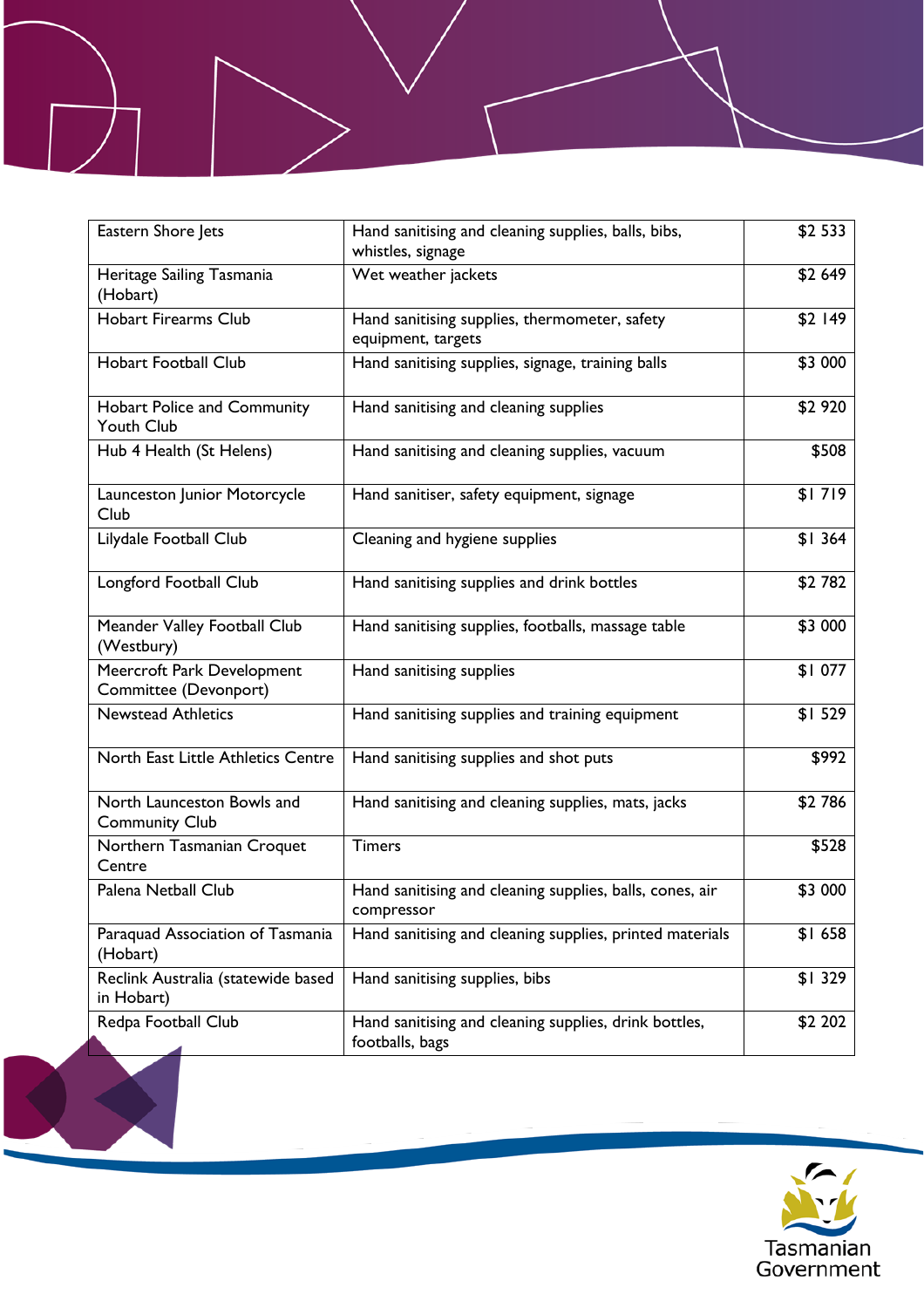| Richmond & Cambridge District<br><b>Cricket Club</b>           | <b>Training balls</b>                                               | \$1232  |
|----------------------------------------------------------------|---------------------------------------------------------------------|---------|
| Ridgley Football Club                                          | Hand sanitising and cleaning supplies, Square terminal              | \$3 000 |
| Rosny Park Bowls Club                                          | Hand sanitising and cleaning supplies, jacks, mats                  | \$2880  |
| Scotchtown Football Club                                       | Footballs                                                           | \$3 000 |
| Scouts Tasmania - North West<br>Bay Scout Group (Snug)         | Hand sanitising and cleaning supplies                               | \$1295  |
| <b>Sheffield Bowls Club</b>                                    | Hand sanitising and cleaning supplies, jacks, mats (inc<br>postage) | \$2 933 |
| Sorell RSL sub-branch                                          | Hand sanitising and cleaning supplies                               | \$936   |
| <b>St Helens Bowls Club</b>                                    | Hand sanitising and cleaning supplies and playing<br>equipment      | \$1820  |
| Swansea Cricket Club                                           | Protective equipment, storage bags                                  | \$2 993 |
| <b>Taroona Bowls and Community</b><br>Club                     | Hand sanitising supplies                                            | \$2 670 |
| Tasmania Golf Club (Cambridge)                                 | Flags and sand buckets                                              | \$3 000 |
| Tasmanian Indoor Bias Bowls -<br>Southern Division (Glenorchy) | Equipment                                                           | \$1500  |
| <b>Tasmanian University Cricket</b><br>Club (Hobart)           | <b>Balls</b>                                                        | \$2 661 |
| <b>Tennis North</b>                                            | <b>Balls</b>                                                        | \$2 992 |
| <b>Trevallyn Tennis Club</b>                                   | Hand sanitising supplies, balls, baskets, tubes                     | \$1705  |
| Turner's Beach Football Club                                   | Hand sanitising and cleaning supplies, bibs                         | \$2 158 |
| Underwater Rugby Tasmania<br>(Hobart)                          | Masks and snorkels, fins, ref caps and trolley                      | \$2889  |
| Van Diemen Archers (Kingston)                                  | Hand sanitising and cleaning supplies and equipment                 | \$3 000 |
| Wen Hua Hui - Chinese Cultural<br>Society (Moonah)             | Hand sanitising and cleaning supplies                               | \$2 994 |